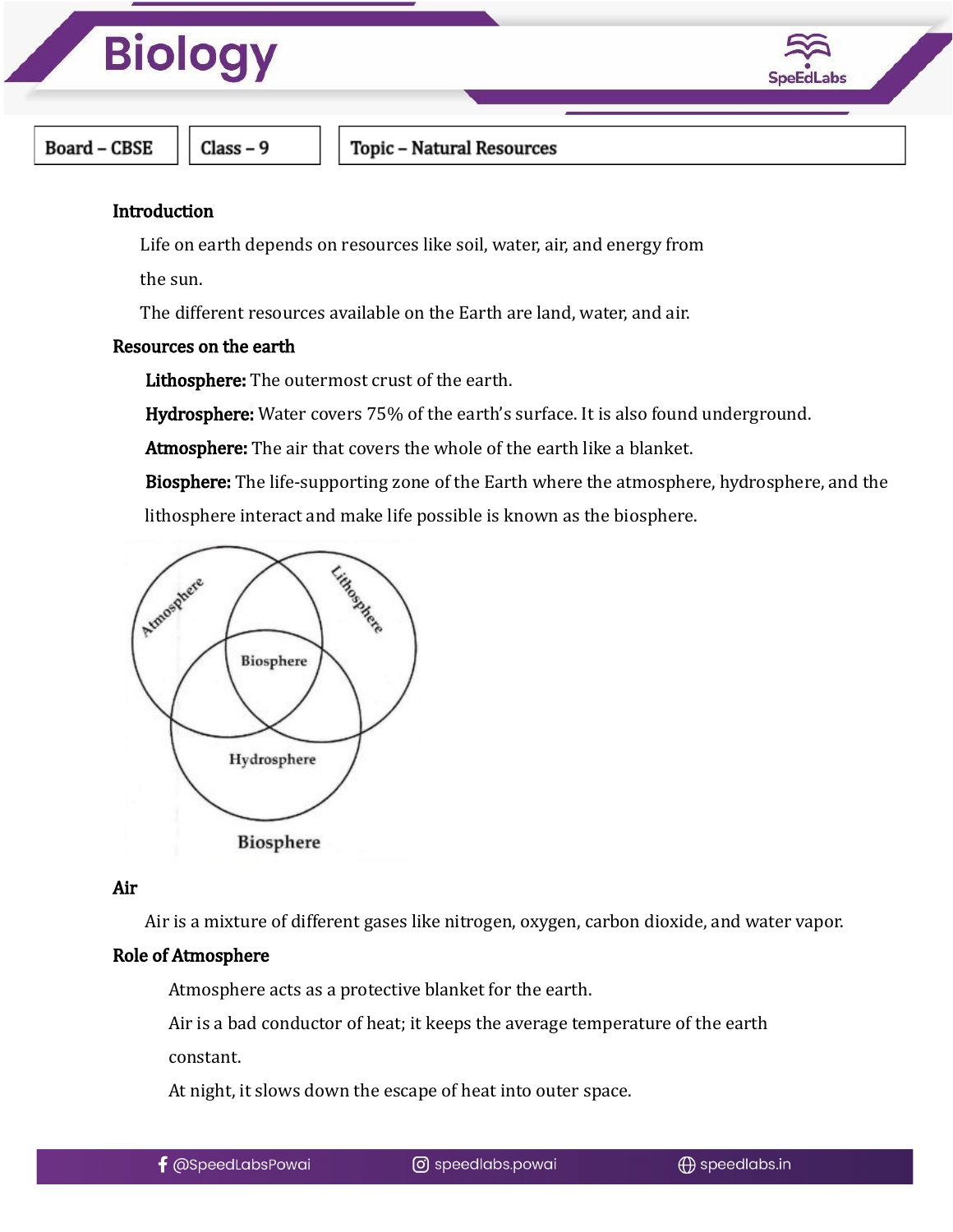

### The Movement of Air: Winds

The movement of air from one region to the other creates winds.

During the day, the direction of the wind is from sea to land. This is because the air above the land gets heated faster and starts rising.

During the night, the direction of the wind is from land to sea. This is because, at night, both land and sea start to cool.

Rain: Rain is formed by evaporation and condensation of water through the water cycle in which the distribution of water takes place.

Air Pollution: When air is contaminated by unwanted substances which have a harmful effect on both the living and the non-living, it is referred to as air pollution.

#### Air pollution can cause:

- In humans: Respiratory and renal problems, high blood pressure, eye irritation, cancer.
- In plants: Reduced growth, degeneration of chlorophyll, mottling of leaves.

#### Acid Rain

- When fossil fuels are burnt, gases like sulphur dioxide and nitrogen dioxide (NO2) are released.
- These gases are dissolving in water from nitric acid and sulphuric acid.



#### Water: A wonder Liquid

- 75% of the extra surface is covered with the hydrosphere
- Major part of the water is found in seas and oceans and is saline.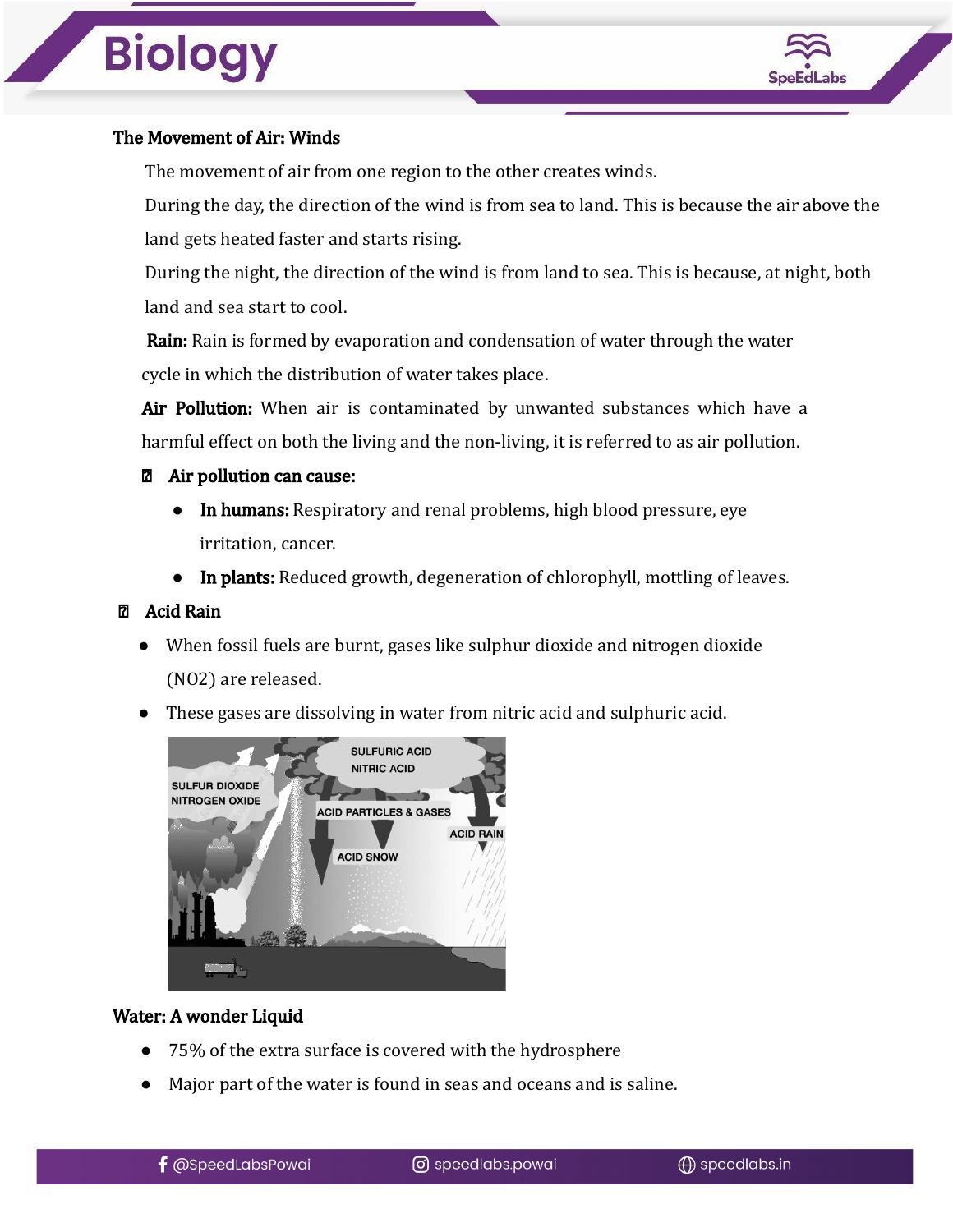

- It maintains a uniform temperature of the body.
- All cellular processes take place in a water medium.

Water Pollution: Water Pollution is the contamination of water bodies due to human activities.

- Effect Water Pollution
	- ●Irreparable damage to many ecosystems
	- Destroys animal habitats
	- Decrease in potable water
	- ●Disrupts food chain
	- Can cause many diseases among humans

#### Measure to control Water Pollution

- Treatment of domestic waste and using it to irrigate crops
- Generation of biogas from sewage sludge.
- Using natural methods to kill insects and pets.

#### Soil

• Soil is the portion of the earth's surface consisting of disintegrated rock and decaying organic material. It provides support for many plants and animals.

#### Creation of Soil: Various Factors

- Sun: Sun rays heat the rocks during the daytime which causes the rocks to expand. During the night, the rocks cool and contract. Due to this contraction and expansion cracks develop in the rocks and they break down.
- Water: Water helps in the formation of soil both by freezing as well as fast flow. Water freezes in the rock crevices and widens the crack causing the rocks to break. Fast flowing water causes the rocks to break slowly and also carries them from one place to another.
- Wind: Under the effect of strong winds and storms, the stone pieces further break down and are also carried from one place to another.
- Living organisms: Lichens grow on rock surfaces and release certain substances that convert the rocks into powdery form and make a thin soil layer. Other small plants like mosses grow on the surface of rocks that cause them to break further.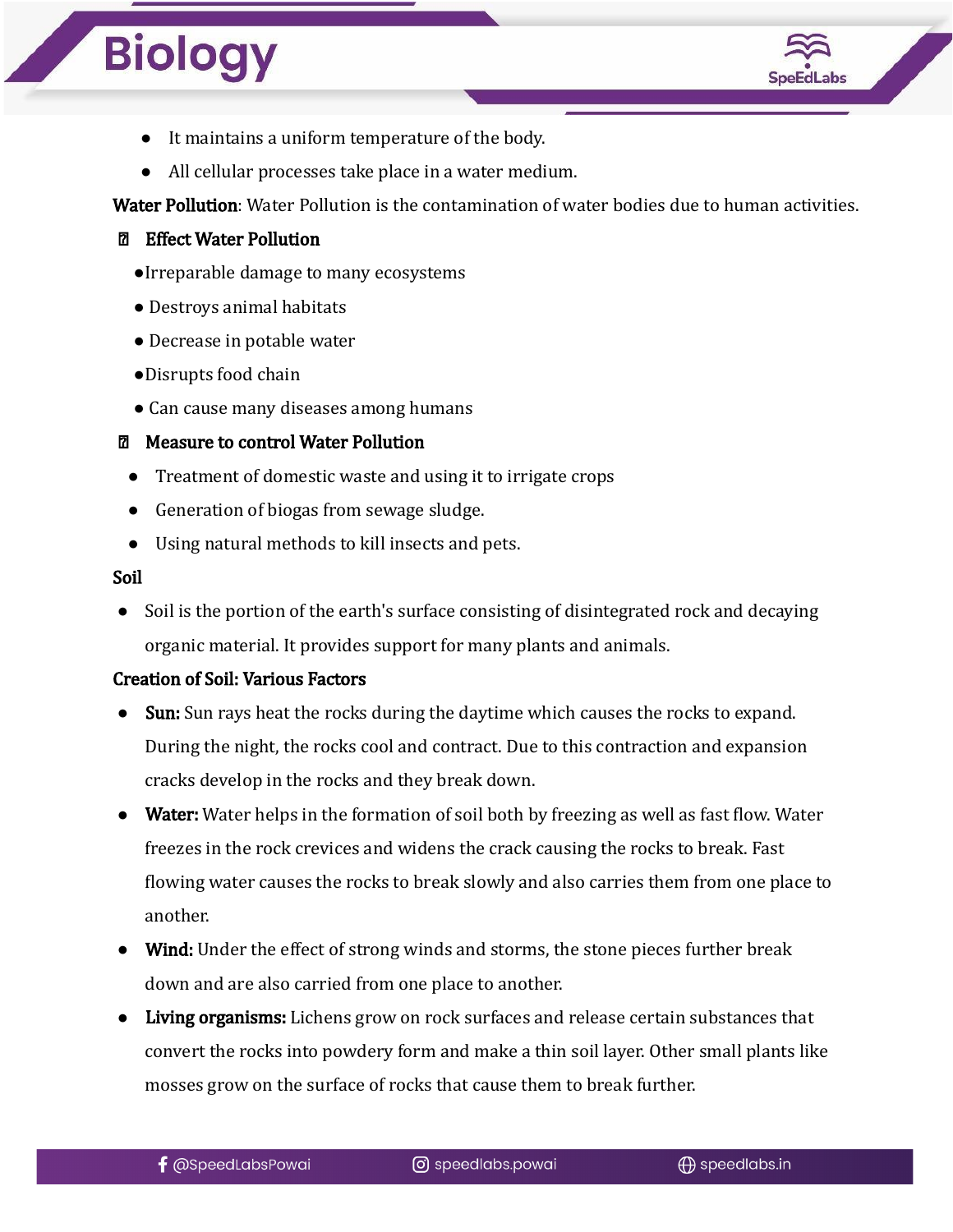

### Biogeochemical Cycles

- The cycling of chemical elements like carbon, oxygen, nitrogen, phosphorus, sulphur, and water in the biosphere is called the biogeochemical cycle.
- The cyclic flow of nutrients between non-living environment and living organisms e.g. Water cycle, Carbon cycle, Nitrogen cycle, Oxygen cycle

#### Water Cycle



- The process in which water evaporates and falls on the land as rain and later flows back into the sea via rivers is called the water cycle.
- Water evaporates from the hydrosphere (oceans, seas, rivers, lakes, ponds) with the sun's heat and forms clouds.
- By the help of wind, clouds are blown over the land, where they are cooled enough to drop water as rain.
- Rain may fall directly into the ocean also. Some water from rain and melting snow soaks into the ground, but some flows in rivers and then to seas.
- The groundwater comes to the surface again by springs and pumps. It is used in agriculture, industry, and home. Water then evaporates into the atmosphere. It also evaporates from snow, reservoirs, and ground.
- Water vapor added by evaporation to the atmosphere again forms clouds.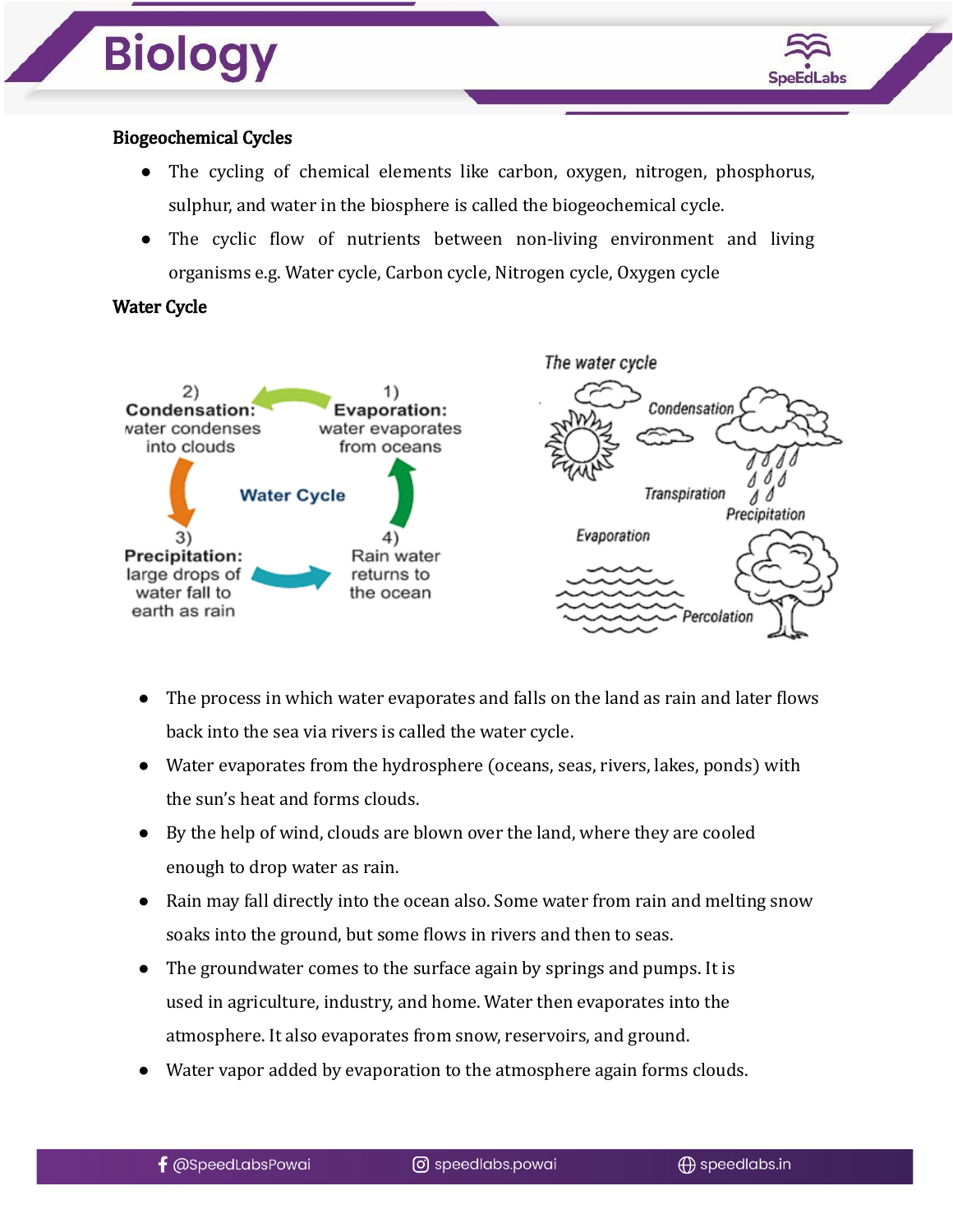

#### Nitrogen Cycle



- The simpler molecular nitrogen from the atmosphere is converted into more complex molecules in the living beings and back again into the atmosphere is called the "Nitrogen Cycle".
- Nitrogen fixation by lightning: During lightning, the molecular nitrogen is converted into oxides of nitrogen and dissolves in water to form nitric and nitrous acids. The acids fall on land along with the rain.
- Nitrogen fixation by Bacteria: The molecular nitrogen is converted into nitrates and nitrites, by free-living bacteria or the bacteria present in the root nodules of legumes.
- The conversion of molecular nitrogen into nitrates and nitrites is called as "Nitrification".
- Plants generally convert nitrates and nitrites into amino acids. The conversion of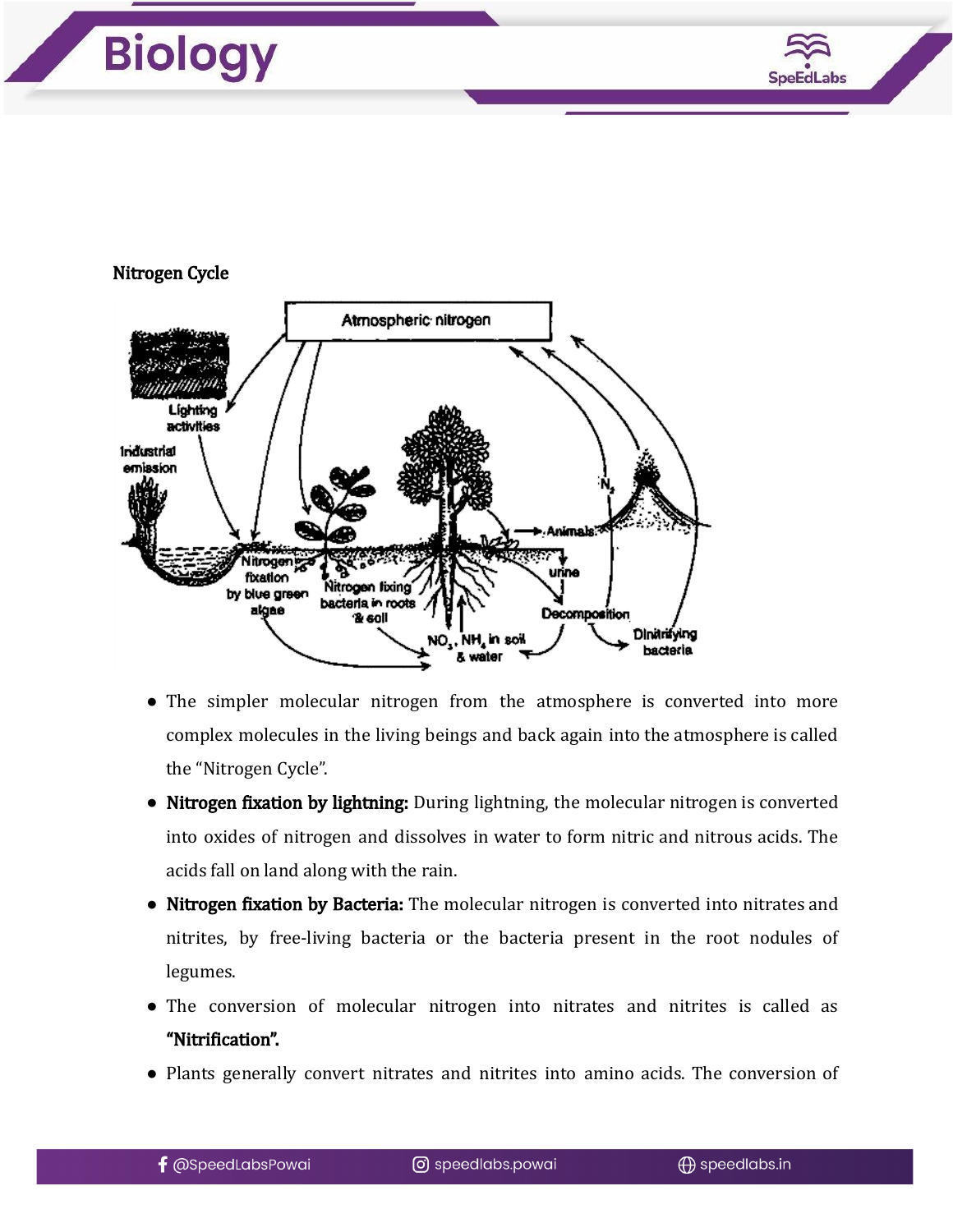



nitrates and nitrates into ammonia is called "Ammonification".

• The conversion of Ammonia into molecular Nitrogen is called "Denitrification". Thereby nitrates and nitrites are converted into molecular or elemental nitrogen in nature.

#### Carbon Cycle



Carbon is the main constituent of all living organisms. It is an integral part of all major organic compounds of the protoplasm like carbohydrates, fats, proteins, and nucleic acid.

#### Source of carbon:

- 1. Carbon dioxide in air
- 2. Carbon dioxide or Carbonic acid or bicarbonates in water or hydrosphere
- 3. Coal, petroleum, natural gas (carbon content) in fossils fuels
- 4. Carbonates and graphite in rocks
- 5. Limestone oceans

#### $\overline{\mathbf{2}}$ Carbon dioxide returns to the biosphere in five ways

- 1. By plants and animals during respiration.
- 2. By decomposition of organic wastes and dead bodies.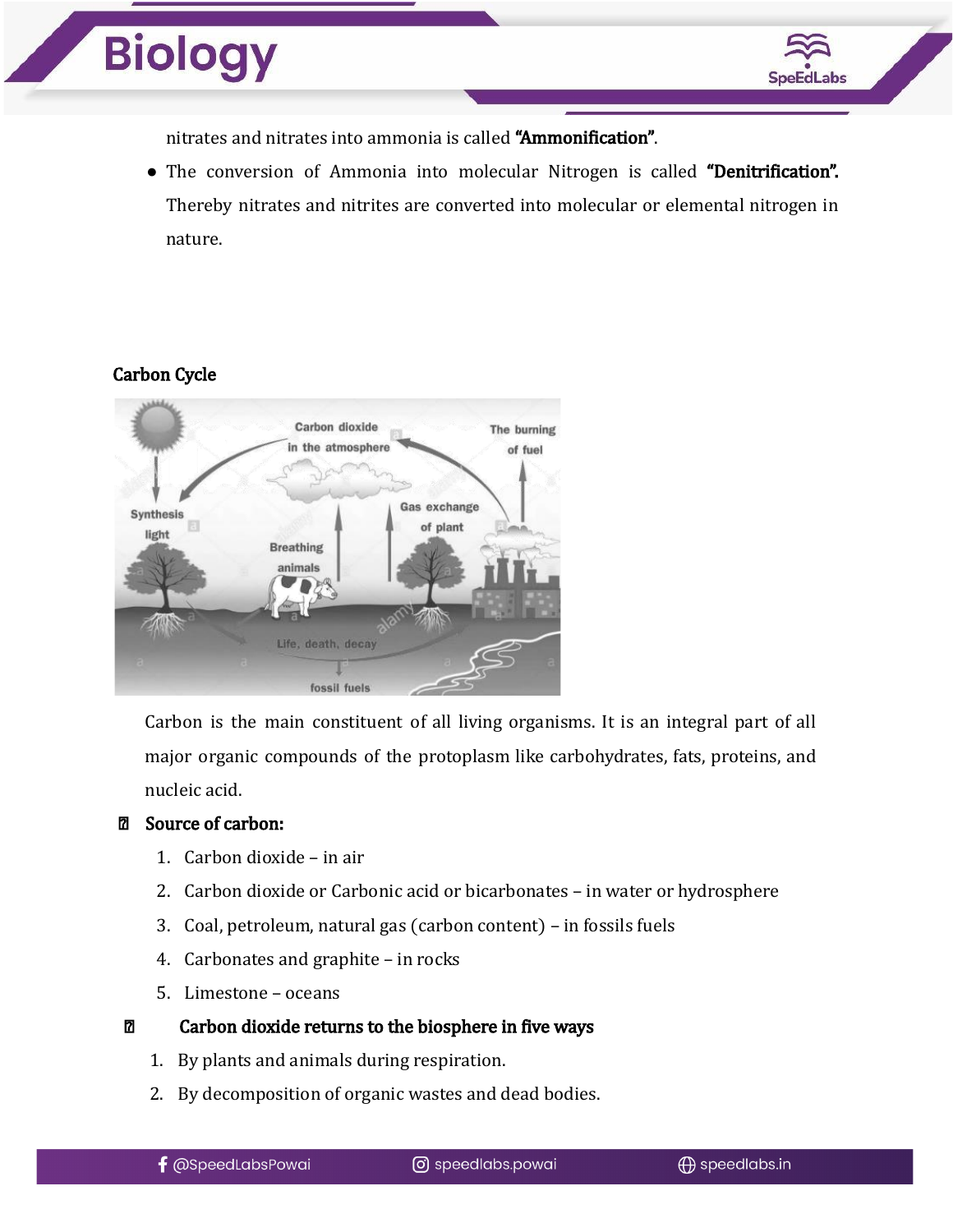

- 3. By burning fossil fuels.
- 4. By volcanic eruptions.
- 5. By the weathering of rocks.

#### Greenhouse Effect

- Global warming is the increase of Earth's average surface temperature, due to the effect of greenhouse gases, such as carbon dioxide emissions from burning fossil fuels or from deforestation, which traps heat that would otherwise escape from earth.
- An increase in the percentage of such gases in the atmosphere would cause the average temperature to increase worldwide and this is called the **greenhouse** effect.

#### Oxygen Cycle



- The cyclic process by which an oxygen element is circulated continuously through the living and nonliving components of the biosphere constitutes the Oxygen Cycle.
- Oxygen required for:

Combustion: the process of burning fuel in the air with the release of energy in the form of heat and light.

**Respiration:** a form of combustion in which oxygen reacts with food to release energy.